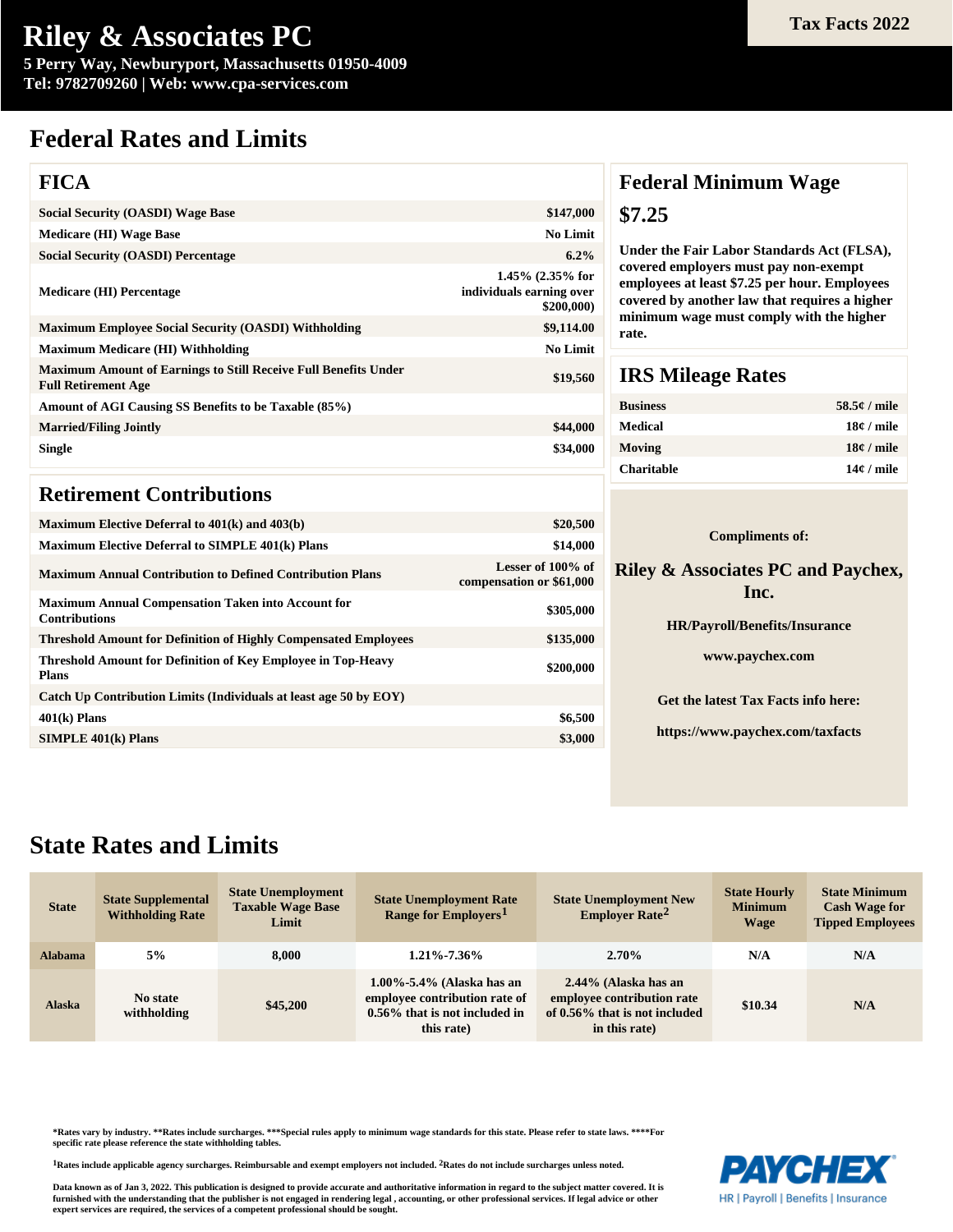**5 Perry Way, Newburyport, Massachusetts 01950-4009 Tel: 9782709260 | Web: www.cpa-services.com**

| <b>State</b>                   | <b>State</b><br><b>Supplemental</b><br><b>Withholding Rate</b> | <b>State Unemployment</b><br><b>Taxable Wage Base</b><br>Limit | <b>State Unemployment</b><br><b>Rate Range for</b><br>Emplovers <sup>1</sup> | <b>State Unemployment New</b><br><b>Employer Rate<sup>2</sup></b>                                               | <b>State Hourly</b><br><b>Minimum Wage</b>                                                                   | <b>State Minimum</b><br><b>Cash Wage for</b><br><b>Tipped</b><br><b>Employees</b> |
|--------------------------------|----------------------------------------------------------------|----------------------------------------------------------------|------------------------------------------------------------------------------|-----------------------------------------------------------------------------------------------------------------|--------------------------------------------------------------------------------------------------------------|-----------------------------------------------------------------------------------|
| <b>Arizona</b>                 | $0.8\%$ - 5.1%****                                             | \$7,000                                                        | $0.08\% - 20.93\%$                                                           | 2.00%                                                                                                           | \$12.80                                                                                                      | \$9.80                                                                            |
| <b>Arkansas</b>                | 5.50%                                                          | \$10,000                                                       | $0.3\% - 14.2\%$ **                                                          | $3.10\%$ **                                                                                                     | $$11.00***$                                                                                                  | $$2.63***$                                                                        |
| California                     | $1.1\% - 14.63\%$ ****                                         | \$7,000                                                        | $1.5\% - 6.2\%$                                                              | 3.40%                                                                                                           | \$15.00 for employers<br>with 26 or more<br>employees, \$14.00 for<br>employers with 25 or<br>less employees | N/A                                                                               |
| Colorado                       | 4.55% - retro<br>1/1/2020                                      | \$17,000                                                       | $0.75\% - 10.39\%$                                                           | Non-Construction: 1.70%,<br><b>Construction 1.86% (NAICS</b><br>code 236 and 238) and<br>7.58% (NAICS code 237) | $$12.56***$                                                                                                  | \$9.54***                                                                         |
| <b>Connecticut</b>             | N/A                                                            | \$15,000                                                       | $1.9\% - 6.8\%$                                                              | $3.0\%$                                                                                                         | \$13.00, effective 8/1/21                                                                                    | Varies by Type<br>of Tipped<br><b>Employee</b>                                    |
| <b>Delaware</b>                | N/A                                                            | \$16,500                                                       | $0.3\% - 8.2\%$                                                              | 1.8% New Employer, 2.3%<br><b>Construction</b>                                                                  | \$10.50                                                                                                      | \$2.23                                                                            |
| <b>District of</b><br>Columbia | N/A                                                            | \$9,000                                                        | $1.9\% - 7.4\%$                                                              | 2.70%                                                                                                           | \$15.20 (effective July<br>1,2021)                                                                           | \$5.05 (effective<br><b>July 1, 2021)</b>                                         |
| <b>Florida</b>                 | No state<br>withholding                                        | \$7,000                                                        | $0.10\% - 5.4\%$                                                             | 2.70%                                                                                                           | \$10.00 (effective Sept.<br>30, 2021)                                                                        | \$6.98 (effective<br>Sept. 30, 2021)                                              |
| Georgia                        | $2\% - 5.75\%$ ****                                            | \$9,500                                                        | $0.04\% - 8.10\%$                                                            | $2.70\%**$                                                                                                      | $$5.15***$                                                                                                   | $$2.13***$                                                                        |
| Hawaii                         | N/A                                                            | \$51,600                                                       | $.2\%$ -5.80%                                                                | $3.0\%$                                                                                                         | \$10.10                                                                                                      | \$9.35                                                                            |
| Idaho                          | $1.00\%$ -6.50%****                                            | \$46,500                                                       | $0.252\% - 5.40\%$                                                           | $1.000\%$ **                                                                                                    | \$7.25                                                                                                       | \$3.35                                                                            |
| <b>Illinois</b>                | 4.95%                                                          | \$12,960                                                       | $0.725\% - 7.625\%$                                                          | 3.525% New Employer**                                                                                           | $$12.00***$                                                                                                  | $$7.20***$                                                                        |
| Indiana                        | 3.23%                                                          | \$9,500                                                        | $0.505\% - 9.484\%$                                                          | 2.50%                                                                                                           | $$7.25***$                                                                                                   | $$2.13***$                                                                        |
| Iowa                           | 6%                                                             | \$34,800                                                       | $0.0\% - 7.5\%$                                                              | 1.0% New Employer, 7.5%<br><b>Construction</b>                                                                  | \$7.25                                                                                                       | \$4.35                                                                            |
| <b>Kansas</b>                  | 5%                                                             | \$14,000                                                       | $0.20\% - 7.60\%$                                                            | 2.7% New Employer, 6.0%<br>Construction                                                                         | \$7.25                                                                                                       | $$2.13***$                                                                        |
| Kentucky                       | N/A                                                            | \$11,100                                                       | $0.5\% - 9.5\%$                                                              | 2.7% New Employer,<br><b>Construction 9.5%</b>                                                                  | \$7.25                                                                                                       | \$2.13                                                                            |
| Louisiana                      | $\mathbf{N}/\mathbf{A}$                                        | \$7,700                                                        | $0.09\% - 6.2\%$                                                             | $1.16\% - 2.89\%$                                                                                               | $\mathbf{N}/\mathbf{A}$                                                                                      | $\mathbf{N}/\mathbf{A}$                                                           |
| <b>Maine</b>                   | $5\%$                                                          | \$12,000                                                       | $0.49\% - 5.81\%$                                                            | 2.11%                                                                                                           | \$12.75                                                                                                      | \$6.38                                                                            |
| <b>Maryland</b>                | 3.2%-8.95%****                                                 | \$8,500                                                        | $2.2\% - 13.5\%$                                                             | 2.6% New Employer, 4.5%<br><b>Out of State Construction</b>                                                     | \$12.50                                                                                                      | \$3.63                                                                            |

**\*Rates vary by industry. \*\*Rates include surcharges. \*\*\*Special rules apply to minimum wage standards for this state. Please refer to state laws. \*\*\*\*For specific rate please reference the state withholding tables.**

**1Rates include applicable agency surcharges. Reimbursable and exempt employers not included. 2Rates do not include surcharges unless noted.**

Data known as of Jan 3, 2022. This publication is designed to provide accurate and authoritative information in regard to the subject matter covered. It is<br>furnished with the understanding that the publisher is not engaged **expert services are required, the services of a competent professional should be sought.**

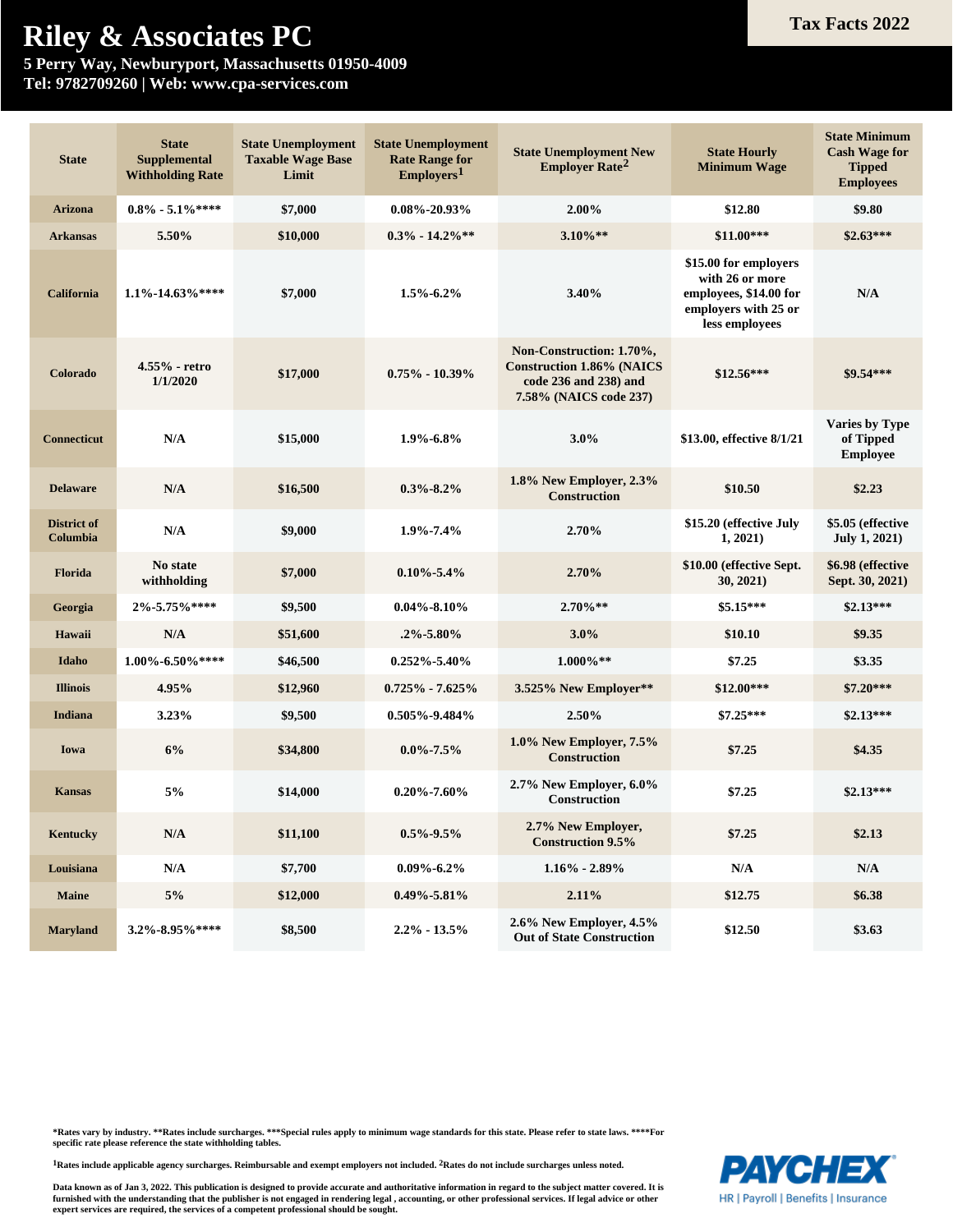**5 Perry Way, Newburyport, Massachusetts 01950-4009 Tel: 9782709260 | Web: www.cpa-services.com**

| <b>State</b>          | <b>State</b><br><b>Supplemental</b><br><b>Withholding Rate</b> | <b>State Unemployment</b><br><b>Taxable Wage Base</b><br>Limit                    | <b>State</b><br><b>Unemployment Rate</b><br><b>Range for</b><br>Emplovers <sup>1</sup> | <b>State Unemployment</b><br><b>State Hourly Minimum</b><br>New Employer Rate <sup>2</sup><br><b>Wage</b> |                                                                                                                                              | <b>State Minimum</b><br><b>Cash Wage for</b><br><b>Tipped Employees</b> |
|-----------------------|----------------------------------------------------------------|-----------------------------------------------------------------------------------|----------------------------------------------------------------------------------------|-----------------------------------------------------------------------------------------------------------|----------------------------------------------------------------------------------------------------------------------------------------------|-------------------------------------------------------------------------|
| <b>Massachusetts</b>  | 5.00%                                                          | \$15,000                                                                          | .94%-14.37%                                                                            | 2.42% New Employer,<br>6.72% Construction                                                                 | \$14.25                                                                                                                                      | \$6.15                                                                  |
| <b>Michigan</b>       | 4.25%                                                          | \$9,500                                                                           | $0.06\% - 10.3\%$                                                                      | 2.7% New Employer,<br><b>6.3% New Construction</b>                                                        | \$9.87                                                                                                                                       | $$3.75***$                                                              |
| <b>Minnesota</b>      | 6.25%                                                          | \$38,000                                                                          | $0.5\% - 9.4\%$                                                                        | $1.50\%$ - 9.40%*                                                                                         | \$10.33 (Large<br>Employer), \$8.42 (All<br>others)                                                                                          | N/A                                                                     |
| <b>Mississippi</b>    | $3\% - 5\%$ ****                                               | \$14,000                                                                          | $0.20\% - 5.60\%$                                                                      | $1.20\%**$                                                                                                | N/A                                                                                                                                          | N/A                                                                     |
| <b>Missouri</b>       | 5.4%                                                           | \$11,000                                                                          | $0\% - 9.45\%$                                                                         | 2.376%                                                                                                    | \$11.15                                                                                                                                      | \$5.575                                                                 |
| <b>Montana</b>        | 6%                                                             | \$38,100                                                                          | $0.08\% - 6.30\%$                                                                      | $1.00\% - 2.30\% *$                                                                                       | \$9.20                                                                                                                                       | N/A                                                                     |
| <b>Nebraska</b>       | 5.00%                                                          | \$9,000 for category 1-<br>19 employers, \$24,000<br>for category 20<br>employers | $0\% - 5.40\%$                                                                         | $1.25\%$ - New<br>Employer**, 5.40%<br><b>Construction</b>                                                | $$9.00***$                                                                                                                                   | $$2.13***$                                                              |
| <b>Nevada</b>         | No state<br>withholding                                        | \$36,600                                                                          | $0.25\% - 5.4\%$                                                                       | 2.95%                                                                                                     | <b>Effective 7/1/2021</b><br>\$9.75*** for employees<br>not offered health<br>insurance, \$8.75 for<br>employees offered<br>health insurance | N/A                                                                     |
| <b>New Hampshire</b>  | No state<br>withholding                                        | \$14,000                                                                          | $0\% - 8.5\%$                                                                          | $2.7\%**$                                                                                                 | \$7.25                                                                                                                                       | \$3.27                                                                  |
| <b>New Jersey</b>     | N/A                                                            | \$39,800                                                                          | $0.3825\% - 5.8\%$                                                                     | 2.6825%                                                                                                   | \$13.00                                                                                                                                      | \$5.13                                                                  |
| <b>New Mexico</b>     | 1.7%-5.9%****                                                  | \$28,700                                                                          | $0.33\% - 6.4\%$                                                                       | $1.00\% - 1.31\%$                                                                                         | \$11.50                                                                                                                                      | \$2.80                                                                  |
| <b>New York</b>       | 11.70%                                                         | \$12,000                                                                          | $2.1\% - 9.9\%$                                                                        | 4.025%                                                                                                    | 13.20*** effective Dec.<br>31, 2021                                                                                                          | Varies by Type of<br><b>Tipped</b><br>Employee***                       |
| <b>North Carolina</b> | 5.09%                                                          | \$28,000                                                                          | $0.06\% - 5.76\%$                                                                      | 1.00%                                                                                                     | \$7.25                                                                                                                                       | \$2.13                                                                  |
| <b>North Dakota</b>   | 1.84%                                                          | \$38,400                                                                          | $0.08\% - 9.69\%$                                                                      | 1.02% non-construction<br>$(6.09\%$ if negative<br>account balance),<br>9.69% Construction                | \$7.25                                                                                                                                       | \$4.86                                                                  |
| Ohio                  | 3.50%                                                          | \$9,000                                                                           | $0.3\% - 9.7\%$                                                                        | 2.7 New Employer,<br>5.5% construction                                                                    | \$9.30                                                                                                                                       | \$4.65                                                                  |
| Oklahoma              | 4.75%                                                          | \$24,800                                                                          | $0.3\% - 7.50\%$                                                                       | 1.50%                                                                                                     | $$7.25***$                                                                                                                                   | \$3.625***                                                              |
| Oregon                | $8.00\%$                                                       | \$47,700                                                                          | $.9\% - 5.4\%$                                                                         | 2.40%                                                                                                     | \$12.75 standard, \$14.00<br>metro, \$12.00 non-urban                                                                                        | N/A                                                                     |
| Pennsylvania          | 3.07%                                                          | \$10,000                                                                          | 1.2905% - 13.8858%                                                                     | 3.689% non-<br>construction, 10.2238%<br>construction                                                     | \$7.25                                                                                                                                       | \$2.83                                                                  |
| <b>Puerto Rico</b>    | $N/A***$                                                       | \$7,000                                                                           | $1.4\% - 5.4\%$                                                                        | 2.9%                                                                                                      | \$8.50                                                                                                                                       | \$2.13                                                                  |

\*Rates vary by industry. \*\*Rates include surcharges. \*\*\*Special rules apply to minimum wage standards for this state. Please refer to state laws. \*\*\*\*For<br>specific rate please reference the state withholding tables.

**1Rates include applicable agency surcharges. Reimbursable and exempt employers not included. 2Rates do not include surcharges unless noted.**

Data known as of Jan 3, 2022. This publication is designed to provide accurate and authoritative information in regard to the subject matter covered. It is<br>furnished with the understanding that the publisher is not engaged **expert services are required, the services of a competent professional should be sought.**



HR | Payroll | Benefits | Insurance